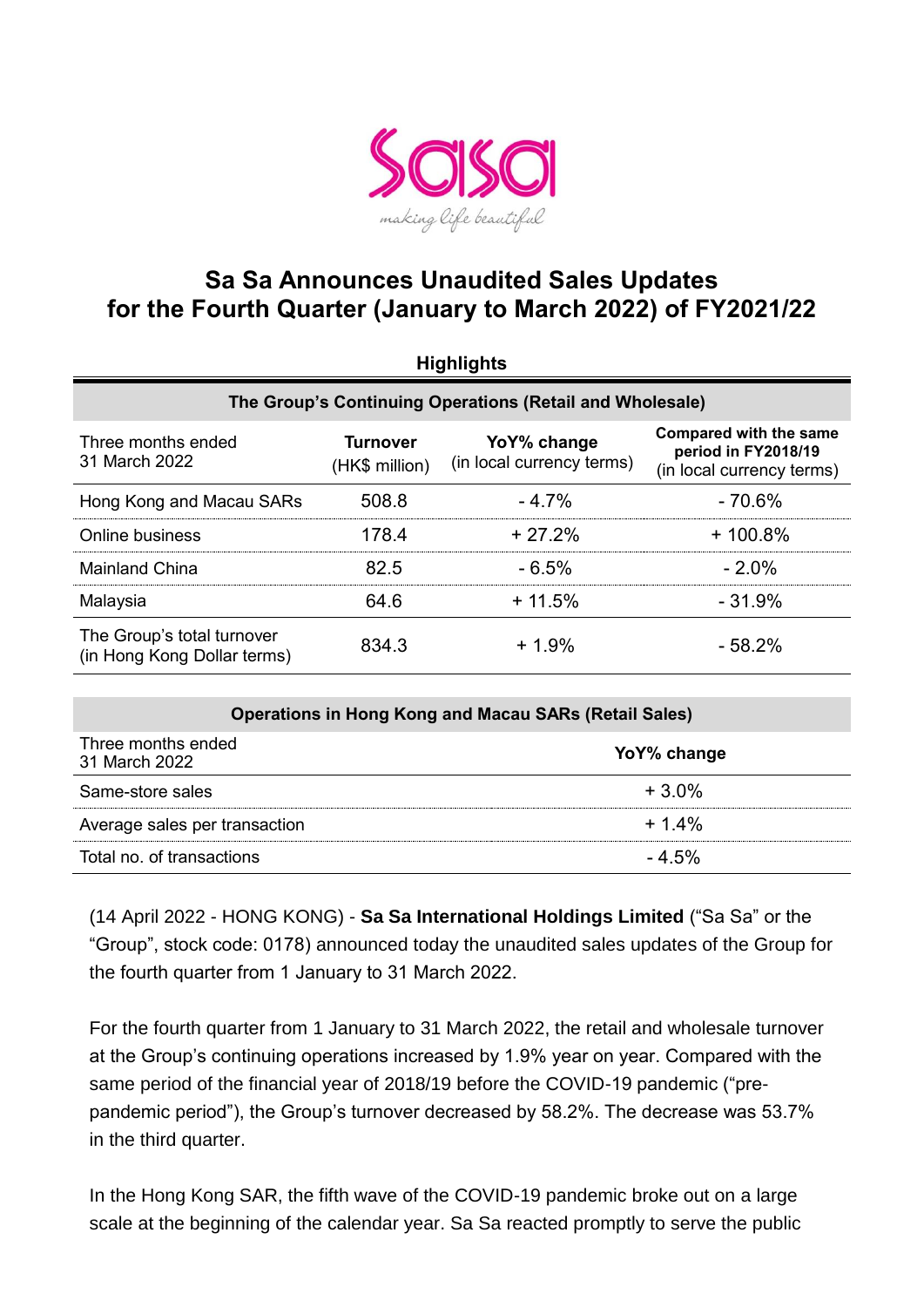*Sa Sa Announces Unaudited Sales Updates for the Fourth Quarter (January to March 2022) of FY2021/22 14 April 2022 / Page 2*

with anti-epidemic products including rapid test kits and masks with utmost urgency. This was executed in the spirit of joining hands to serve the community in need and to fight the outbreak. During the quarter, a number of the Group's stores were temporarily closed when staff members in our stores tested positive for COVID-19, resulting in a total loss of about 480 business days (accounting for around 7% of the total in the fourth quarter). At the same time, foot traffic also decreased considerably due to the social distancing measures. As a result, the year-on-year growth in retail sales slowed to 9.4% in the fourth quarter from 14.3% in the third quarter. The Group rationalised its retail network in the Hong Kong SAR according to business needs, cutting excess capacity and costs while continue serving customers with the remaining stores in the same district. This, coupled with the effect of a low comparison base, resulted in a year-on-year increase of 22.6% in same-store sales in the fourth quarter.

In the Macau SAR, the border with Mainland China had been reopened for more than a year but was affected by the COVID-19 outbreak raging in the fourth quarter. Macau SAR promptly stepped up quarantine measures at the border to manage the outbreak seriously affecting sales to Mainland tourists in the quarter. Sales value in March almost reached the lowest point in the financial year, leading to a year-on-year decrease of 22.9% in retail sales in the fourth quarter.

The overall retail and wholesale turnover at the Group's operations in the Hong Kong and Macau SARs decreased by 4.7% year on year in the fourth quarter and fell by 70.6% compared with the pre-pandemic level.

The Group's online business recorded a year-on-year sales increase of 27.2% in the fourth quarter. The growth was mainly driven by the Group's shopping website in Hong Kong SAR. During the quarter, large scale COVID-19 outbreak in the Hong Kong SAR triggered a strong demand for anti-epidemic products from the public. This, coupled with a shift towards online shopping among some consumers, resulted in a fourfold year-on-year increase in sales at the Group's shopping website in Hong Kong SAR. However, at the worse point, the pandemic affected the Group's warehousing operation and cross-border logistic arrangement in the Hong Kong SAR in March, leading to a low single-digit yearon-year decrease in sales at the Group's online business outside of the Hong Kong SAR in the quarter.

In Mainland China, the COVID-19 pandemic worsened, compelling some of the Group's stores to close temporarily. This, coupled with the dampened consumer sentiment, led to a 23.1% year-on-year decrease in the Group's same-store sales and a 6.5% year-on-year decline in its retail sales there in the fourth quarter. Since the sales performance fell short of expectations, the Group did not open any new stores in the fourth quarter but focused